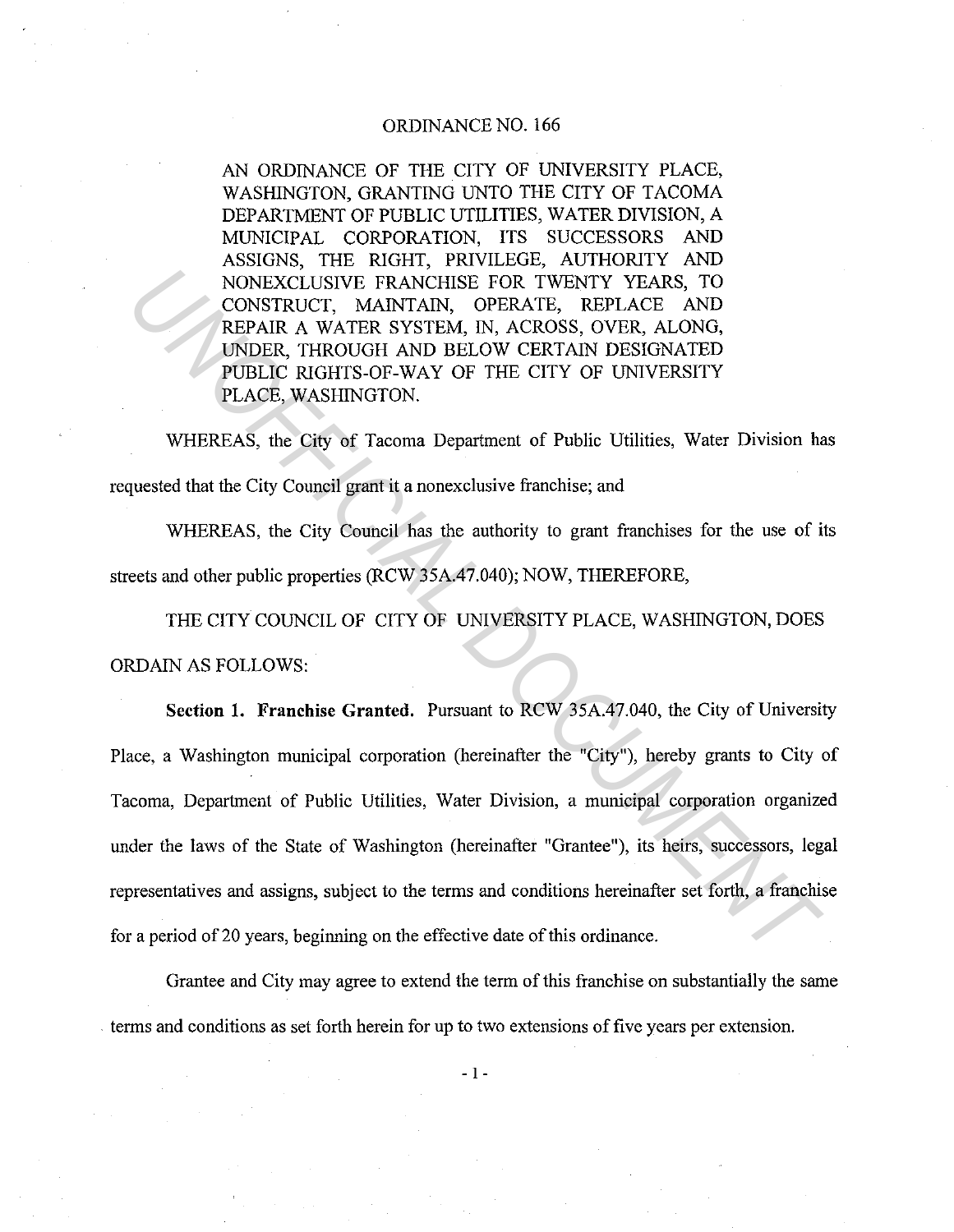This franchise grants the Grantee the right, privilege and authority to construct, operate, maintain, replace, and use all necessary equipment and facilities for a water system, in, under, on, across, over, through, along or below the public rights-of-way and public places located in the City of University Place, as approved under City permits issued pursuant to this franchise.

**Section 2. Non-Exclusive Franchise Grant.** This franchise is granted upon the express condition that it shall not in any manner prevent the City from granting other or further franchises in, along, over, through, under, below or across any of said rights-of-way, streets, avenues or all other public lands and properties of every type and description. Such franchise shall in no way prevent or prohibit the City from using any of said roads, streets or other public properties or affect its jurisdiction over them or any part of them, and the City shall retain power to make all necessary changes, relocations, repairs, maintenance, establishment, improvement, dedication of same as the City may deem fit, including the dedication, establishment, maintenance, and improvement of all new rights-of-way, thoroughfares and other public properties of every type and description. It is provided, however, the City agrees not to compete with Grantee as a water system or provider of water in the current service area of the Grantee during the period of this Franchise. *US CONFIGURAL TRACET CONFIGURATE:* This franchise is granted upon the expression that it shall not in any manner prevent fie Girant. This franchise is granted upon the expression that it shall not in any manner prevent th

**Section 3. Relocation of Water Facilities.** The Grantee agrees and covenants at its sole cost and expense, to protect, support, temporarily disconnect, relocate or remove from any street, any component of its installations when so required by the City by reason of traffic conditions or public safety, dedications of new rights-of-way and the establishment and improvement thereof, widening and improvement of existing rights-of-way, street vacations, freeway construction,

 $-2-$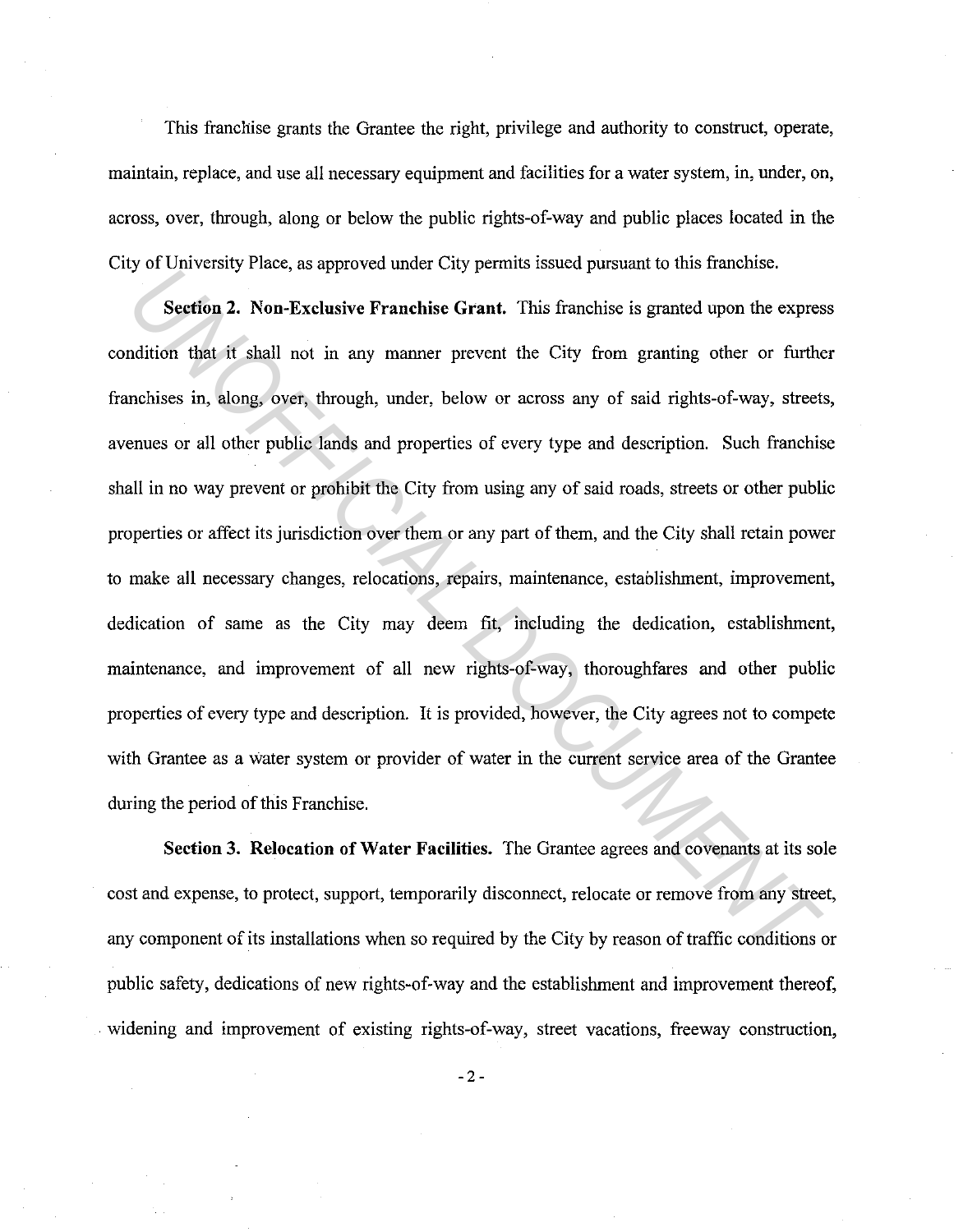change or establishment of street grade, or the construction of any public improvement or structure by the City, provided that the Grantee shall in all such cases have the privilege to temporarily bypass, in the authorized portion of the same street upon approval by the City, any section of water line or facility required to be temporarily disconnected or removed. The provisions of this section shall not be applicable if the relocation need results from a private development, use or activity.

If the City determines that the project necessitates the relocation of the Grantee's then existing facilities, the City shall:

A. At least ninety (90) days prior to commencement of construction of such improvement project, provide the Grantee with written notice and plans requiring such relocation, unless another time period for the notice is agreed to by the parties for a particular project; and France of a sample of a setting tequited to be emposizing disconnected of function. The discrete of the setting of this section shall not be applicable if the relocation need results from a private eleopment, use or activi

B. Provide the Grantee with copies of pertinent portions of the plans and specifications for such improvement project and a proposed location for the Grantee's facilities so that the Grantee may relocate its facilities in other City rights-of-way in order to accommodate such improvement project.

After receipt of such notice and such plans and specifications, the Grantee shall complete relocation of its facilities at no charge or expense to the City (except as hereinafter provided) so as to accommodate the improvement project construction schedule.

The Grantee may, after receipt of written notice requesting a relocation of its facilities, . submit to the City written alternatives to such relocation. The City shall evaluate such

- 3 -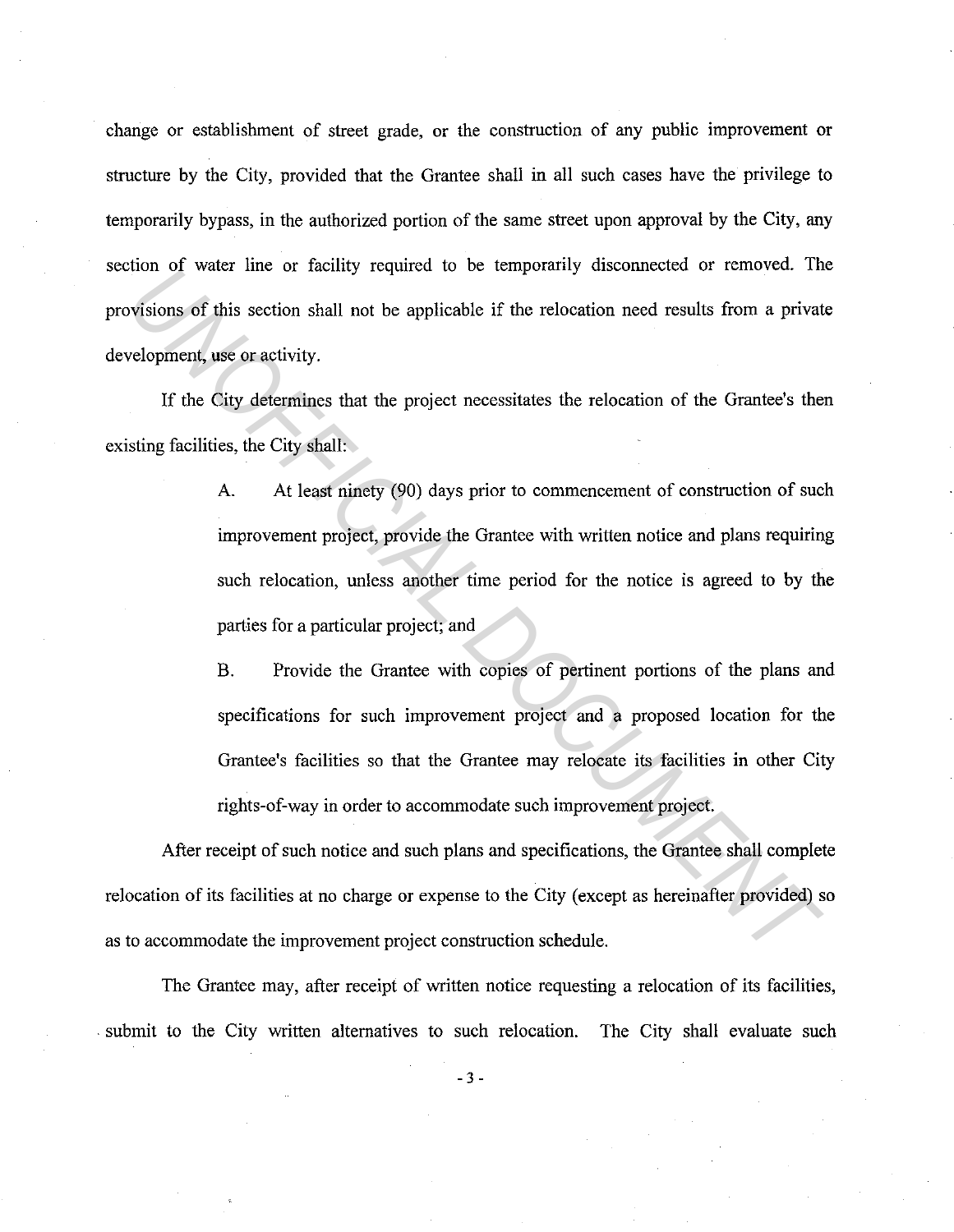alternatives and advise the Grantee in writing if one or more of the alternatives is suitable to accommodate the work which would otherwise necessitate relocation of the facilities. If so requested by the City, the Grantee shall submit additional information to assist the City in making such evaluation. The City shall give each alternative proposed by the Grantee full and fair consideration. In the event the City ultimately determines that there is no other reasonable alternative, the Grantee shall relocate its facilities as otherwise provided in this Section. Provided, however, the parties agree to exercise good faith, reasonable and timely decision making especially when issues arise in the field pertaining to relocations. The provisions of this Section shall survive the expiration or termination of this franchise agreement.

The provisions of this Section shall in no manner preclude or restrict the Grantee from making any arrangements it may deem appropriate when responding to a request for relocation of its facilities by any person or entity other than the City, where the facilities to be constructed by said person or entity are not or will not become City-owned, operated or maintained facilities, provided that such arrangements do not unduly delay a City construction project. The City on occasion will be constructing, reconstructing and/or relocating roads, streets, public ways, areas or facilities within the right-of-way or property which will require Grantee to install and/or relocate part of its water system. Grantee will be relying on the alignment, lines and grades as set forth in City's approval plans wherein Grantee thereafter constructs or reconstructs its water system in accordance with City's requirements and City standards. Therefore, if City thereafter again adjusts and/or revises the alignment, line or grade for a road, street, public way or area, . before this part of the Grantee's water system has been in place for fifteen (15) years *Understand to the CH3 mand give cach anchana tv proposed by are standed to an anchangementally contract to the City ultimately determines that there is no other reasonable matrice, the Grantec shall relocate its facilitie* 

 $-4 -$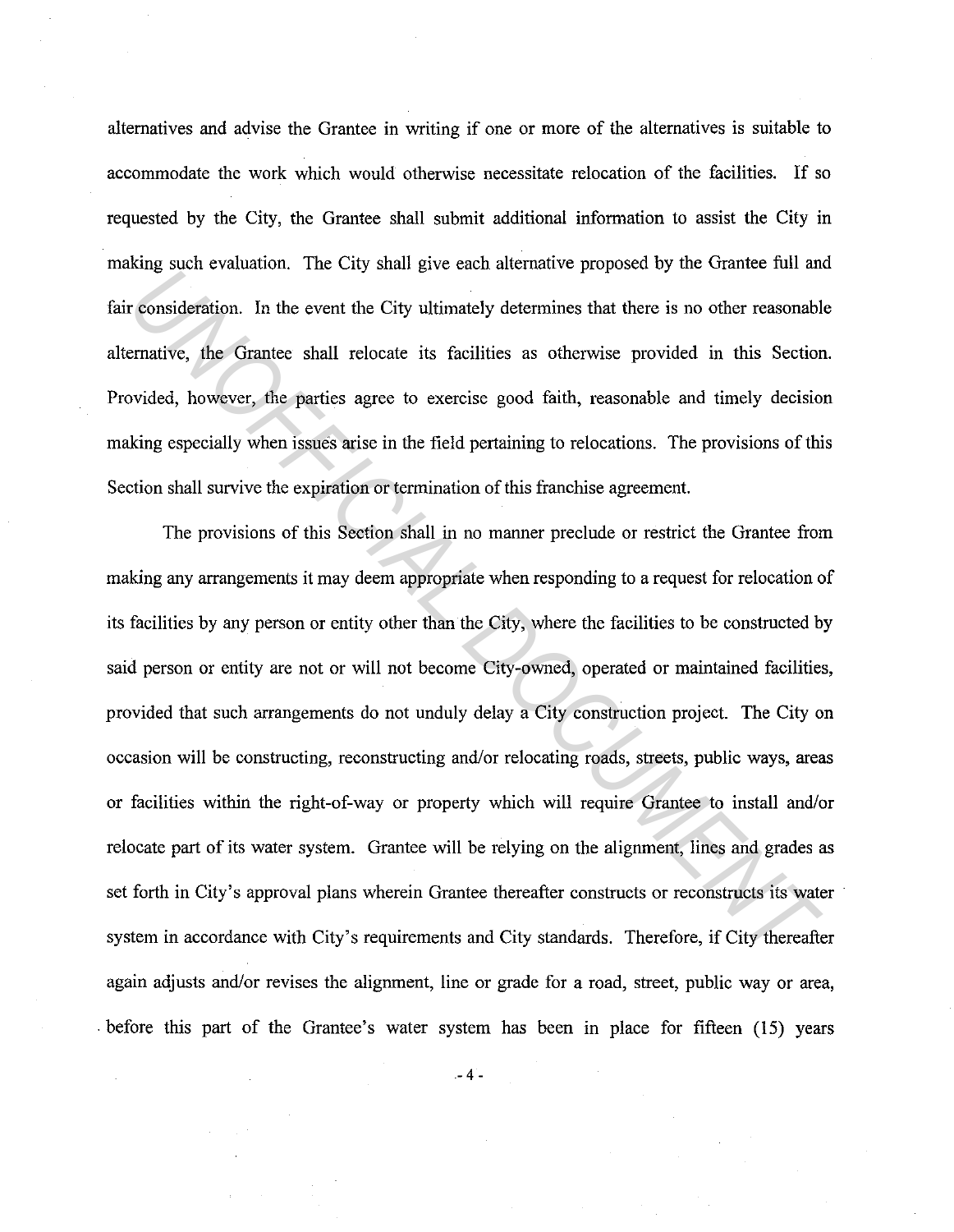(commencing with the initial City revision), then City agrees to reimburse Grantee a pro rata share of the total relocation costs based on fifteen (15) year life expectancy for the portion of Grantee's water system that is affected by the City revision unless differently agreed to in writing by City and Grantee at the time of the installation or relocation.

**Section 4. Consideration For Agreement.** (a) The consideration for this agreement includes, but is not limited to, the mutual and individual benefits of this agreement that allow each of the parties the ability to make long term planning decisions in light of the provisions set forth herein, the waiver of permit fees after the first three years of this agreement, as provided in Section 10 of this agreement, the non-competition provisions as provided in Section 16 of this agreement.

(b) If the City grants to any other water provider a franchise with terms that are over-all more favorable than those set forth herein, Grantee shall have the right to renegotiate the provisions of this franchise that Grantee believes are over-all more favorable than those set forth herein. Grantee shall also have the right to renegotiate the provisions of this franchise that are affected by a substantial change in state or federal law that would allow the City the opportunity to tax and assess additional revenue from the Grantee's operations within the corporate boundaries of the City. **Example 20** and strange at the time of the Instantation of relocation.<br> **Section 4.** Consideration For Agreement. (a) The consideration for this agreement that allow<br>
the bearties the ability to make long term planning de

In the case where the parties do not agree on the renegotiation or identification of affected provisions of this franchise, the parties agree to a binding arbitration process as follows: Each of the parties shall select an arbitrator, and the two arbitrators shall select a third arbitrator. If the . two arbitrators are unable to select a third arbitrator, the third arbitrator shall be selected by the

-5-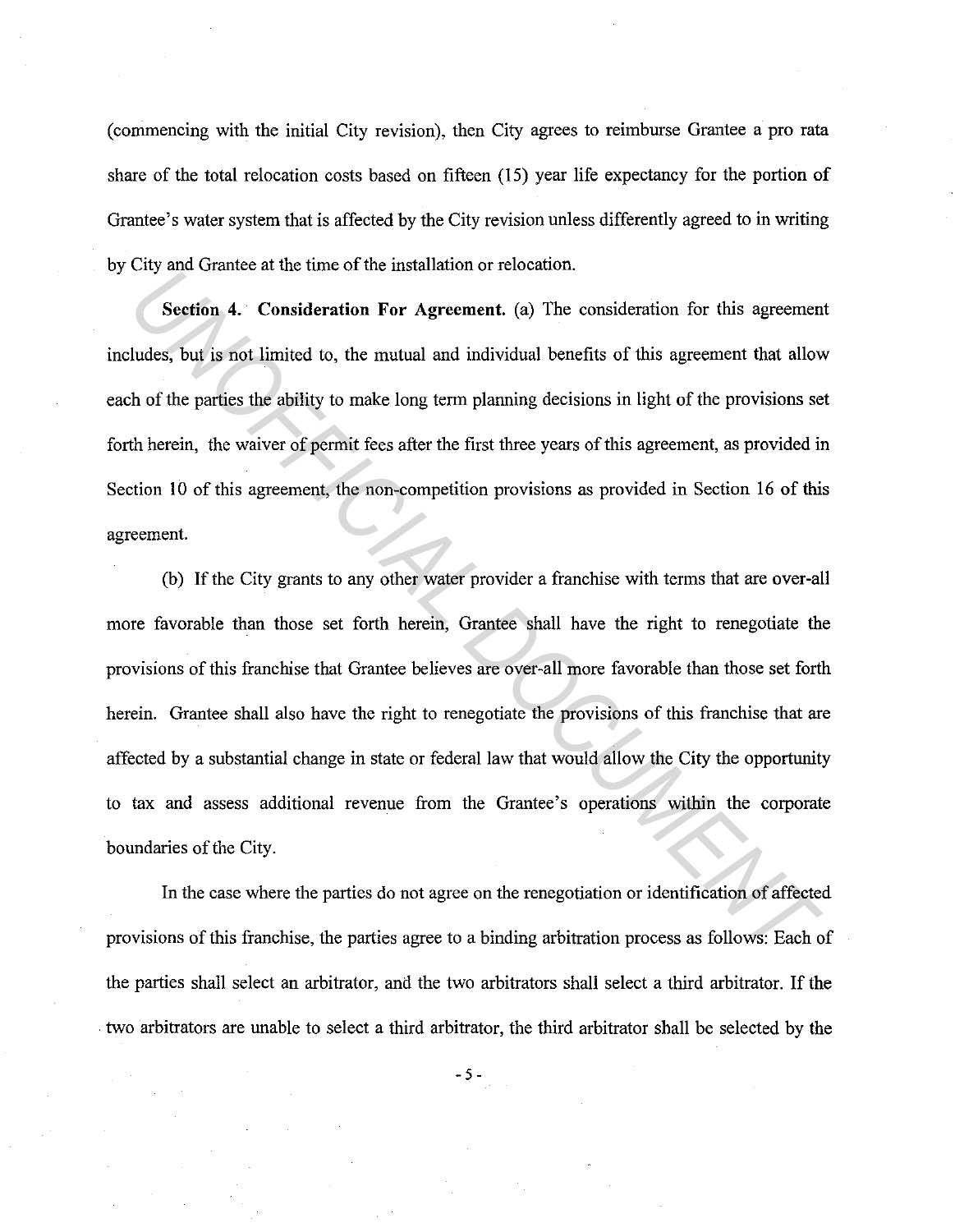Presiding Judge of the Pierce County Superior Court. In accordance with the procedures of Chapter 7.04 of the Revised Code of Washington, the panel of three arbitrators shall review the evidence and authorities presented by the parties and hear the argument of the parties, and thereafter decide the issue( s) presented for arbitration. The arbitrators shall be authorized to require each party to provide to the other reasonable discovery. The arbitrators shall render their decision based upon their interpretation of the provisions of this franchise agreement. The arbitrators are not empowered to modify or amend the text of this franchise agreement. The parties agree to be bound by the decisions of the panel of arbitrators as to the identification of affected provisions of this franchise and/or the re-negotiation thereof. *UNOFFICIAL DOCUMENT*

If there is a substantial change in the law that undermines the ability of one or both of the parties to receive the benefits of this agreement, one or both of the parties may re-open this agreement to address the terms affected by the substantial change in the law.

**Section 5. The Grantee's Maps, Records and Plans.** After construction is complete, and at a reasonable time thereafter, the Grantee shall provide to the City upon request and at no cost, a copy of all as-built plans, maps and records.

**Section 6. Excavations.** During any period of relocation, construction or maintenance, all surface structures, if any, shall be erected and used in such places and positions within said public rights-of-way and other public properties so as to interfere as little as practicable with the free passage of traffic and the free use of adjoining property, and the Grantee shall at all times post and maintain proper barricades and comply with all applicable safety regulations during . such period of construction as required by the ordinances of the City or the laws of the State of

- 6 -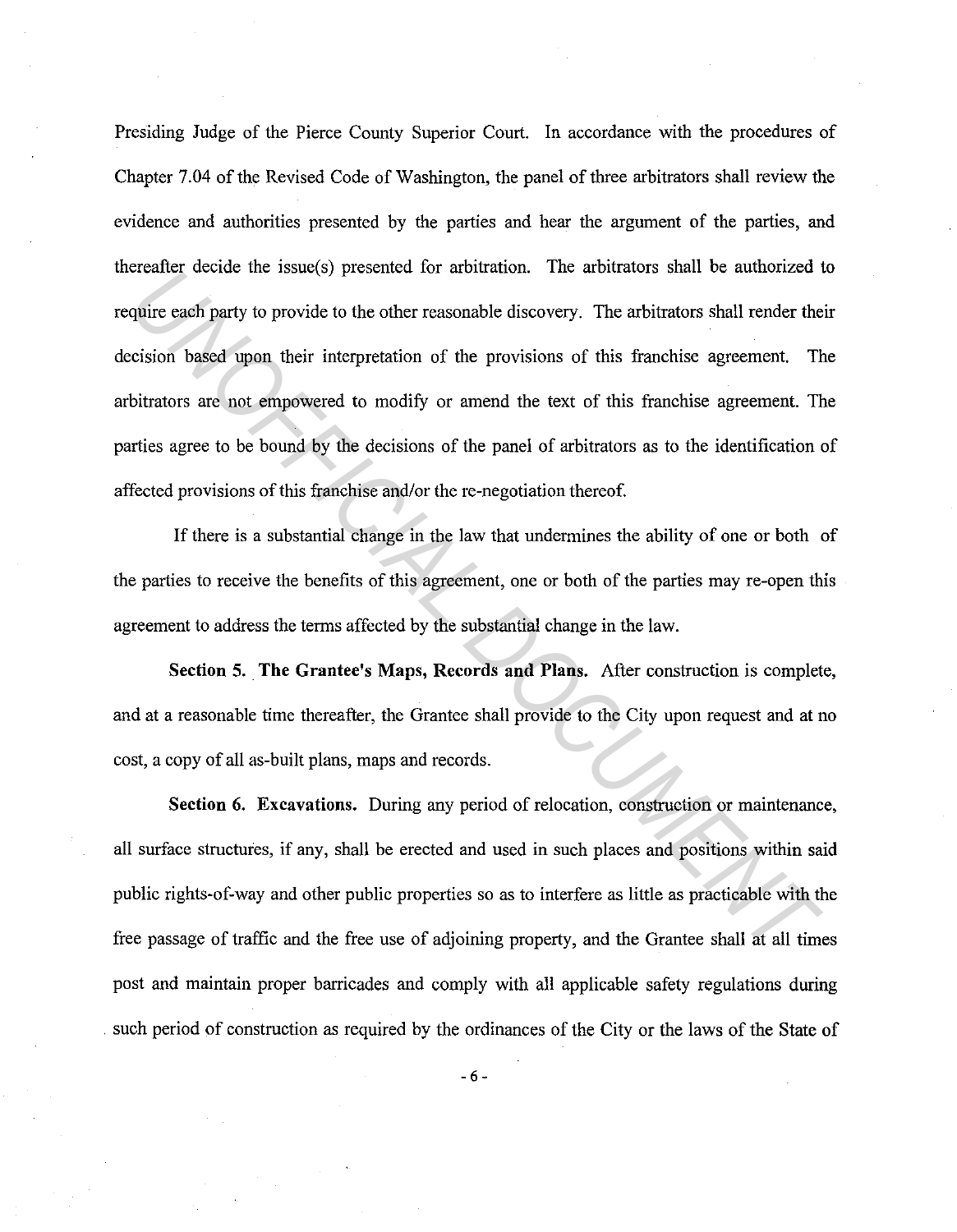Washington.

Whenever the Grantee shall excavate in any public right-of-way or other public property for the purpose of installation, construction, repair, maintenance or relocation of its facilities, it shall apply to the City for a permit to do so and upon obtaining a permit shall give the City at least twenty-four (24) hours notice during the normal work week of the Grantee's intent to commence work in the public right-of-way. In no case shall any work commence within any public right-of-way or other public property without a permit, except as otherwise provided in this franchise ordinance. During the progress of the work, the Grantee shall not unnecessarily obstruct the passage or proper use of the right-of-way, and shall file as-built plans or maps with the City showing the proposed and final location of its facilities. *UN* apply to the City for a pentit of the so and upon cotating a pentit state give the City of streamble to the solution and in the public right-of-way. In no case shall any work commence within an blic right-of-way or ot

If either the City or the Grantee shall at any time plan to make excavations in any area covered by this franchise and as described in this Section, the party planning such excavation shall afford the other, upon receipt of a written request to do so, an opportunity to share such excavation, PROVIDED THAT:

- A. Such joint use shall not unreasonably delay the work of the party causing the excavation to be made;
- B. Such joint use shall be arranged and accomplished on terms and conditions satisfactory to both parties; and
- C. Either party may deny such request for safety reasons. The provisions of this Section shall survive the expiration or termination of this franchise agreement.

- 7 -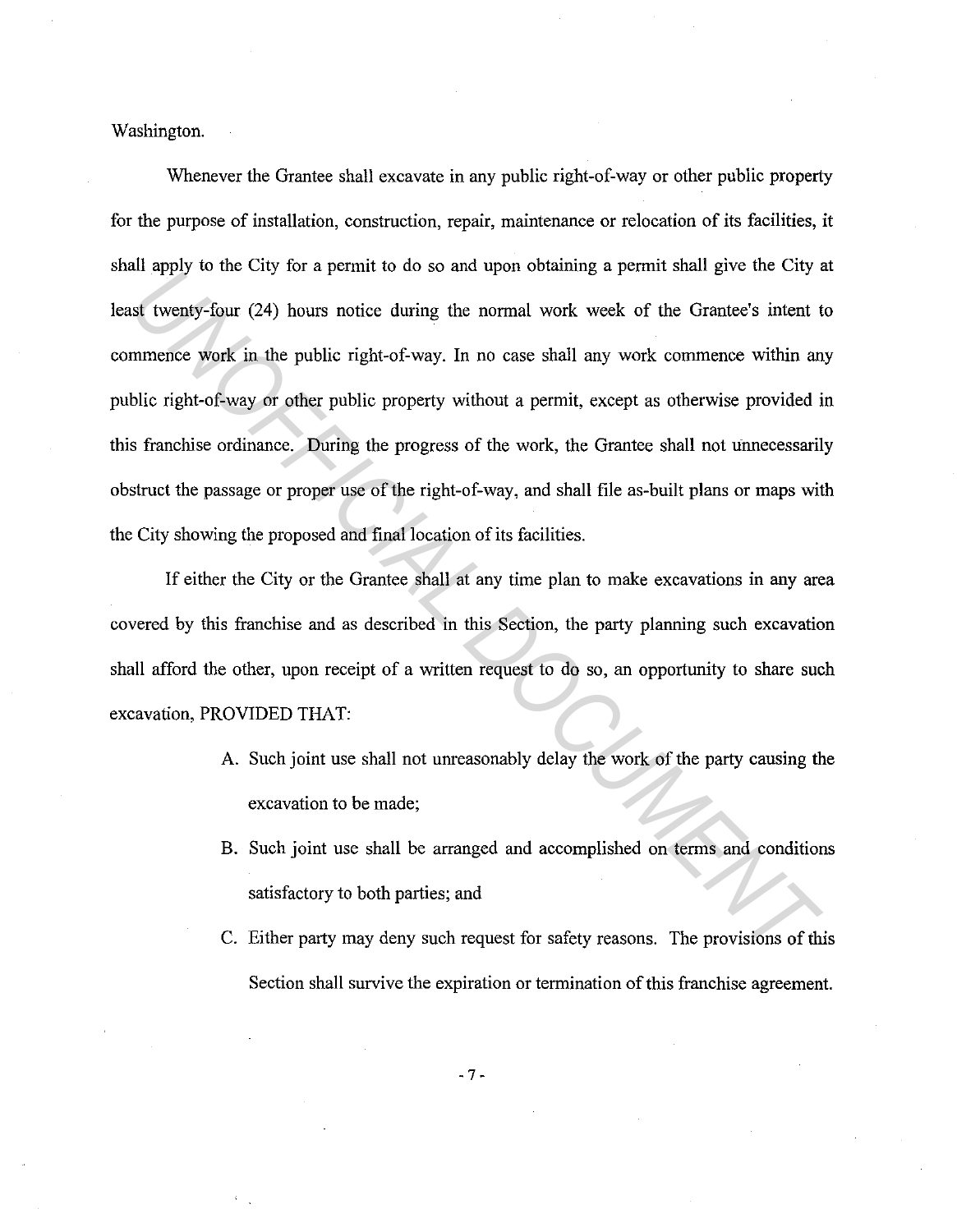**Section 7. Restoration after Construction.** The Grantee shall, after abandonment approved under Section 13 herein, or installation, construction, relocation, maintenance, or repair of water facilities within the franchise area, restore the surface of the right-of-way or public property to at least the same condition the property was in immediately prior to any such installation, construction, relocation, maintenance or repair. The Public Works Director shall have final approval of the condition of such streets and public places after restoration. All concrete encased monuments which have been disturbed or displaced by such work shall be restored pursuant to all federal, state and local standards and specifications. The Grantee agrees to promptly complete all restoration work and to promptly repair any damage caused by such work to the franchise area or other affected area at its sole cost and expense. The provisions of this Section shall survive the expiration, revocation or termination by other means of this franchise. perty to at reast the same containon the property was in miniculately prot to any subtallation, construction, relocation, maintenance or repair. The Public Works Director shale final approval of the condition of such stree

**Section 8. Emergency Work -- Permit Waiver.** In the event of any emergency in which any of the Grantee's facilities located in or under any street, breaks, are damaged, or if the Grantee's construction area is otherwise in such a condition as to immediately endanger the property, life, health or safety of any individual, the Grantee shall immediately take the proper emergency measures to repair its facilities, to cure or remedy the dangerous conditions for the protection of property, life, health or safety of individuals without first applying for and obtaining a permit as required by this franchise. However, this shall not relieve the Grantee from the requirement of obtaining any permits necessary for this purpose, and the Grantee shall apply . for all such permits not later than the next succeeding day during which City Hall is open for

- 8 -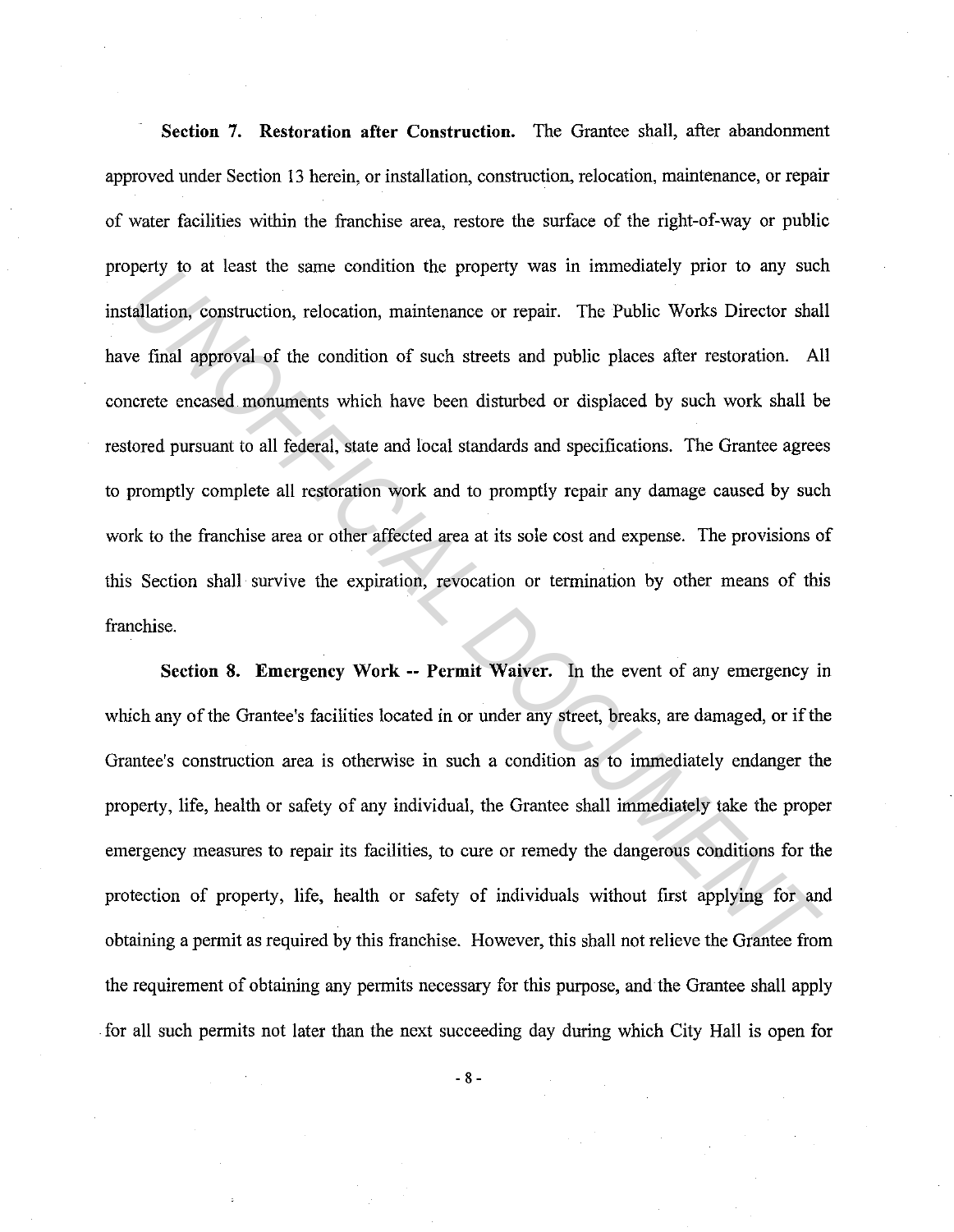business.

**Section 9. Dangerous Conditions, Authority for City to Abate.** Whenever construction, installation or excavation of facilities authorized by this franchise has caused or contributed to a condition that appears to substantially impair the lateral support of the adjoining street or public place, or endangers the public, an adjoining public place, street utilities or City property, the Public Works Director may direct the Grantee, at the Grantee's own expense, to take actions to protect the public, adjacent public places, City property or street utilities; and such ·action may include compliance within a prescribed time.

In the event that the Grantee fails or refuses to promptly take the actions directed by the City, or fails to fully comply with such directions, or if emergency conditions exist which require immediate action, the City may enter upon the property and take such actions as are necessary to protect the public, the adjacent streets, or street utilities, or to maintain the lateral support thereof, or actions regarded as necessary safety precautions; and the Grantee shall be liable to the City for the costs thereof. The provisions of this Section shall survive the expiration, revocation or termination of this franchise. Grantee shall relocate, at its cost, any structures that the City Engineer objectively determines are located in a place or in a way so as to constitute a danger to the public. External of a container and species to substantiany inputs the tastum support of the anguarant<br> *UNITOFFICIAL* Direct or many direct the Grantee, at the Grantee's own expense, to<br>
actions to protect the public, adjacent pu

## **Section 10. Permits and Fees.**

Grantee shall be required to obtain all permits from the City necessary for work in the City and/or in the City's rights-of-way. During the first three years of this franchise, Grantee and contractors of Grantee shall pay for all permit fees associated with projects of Grantee located

- 9 -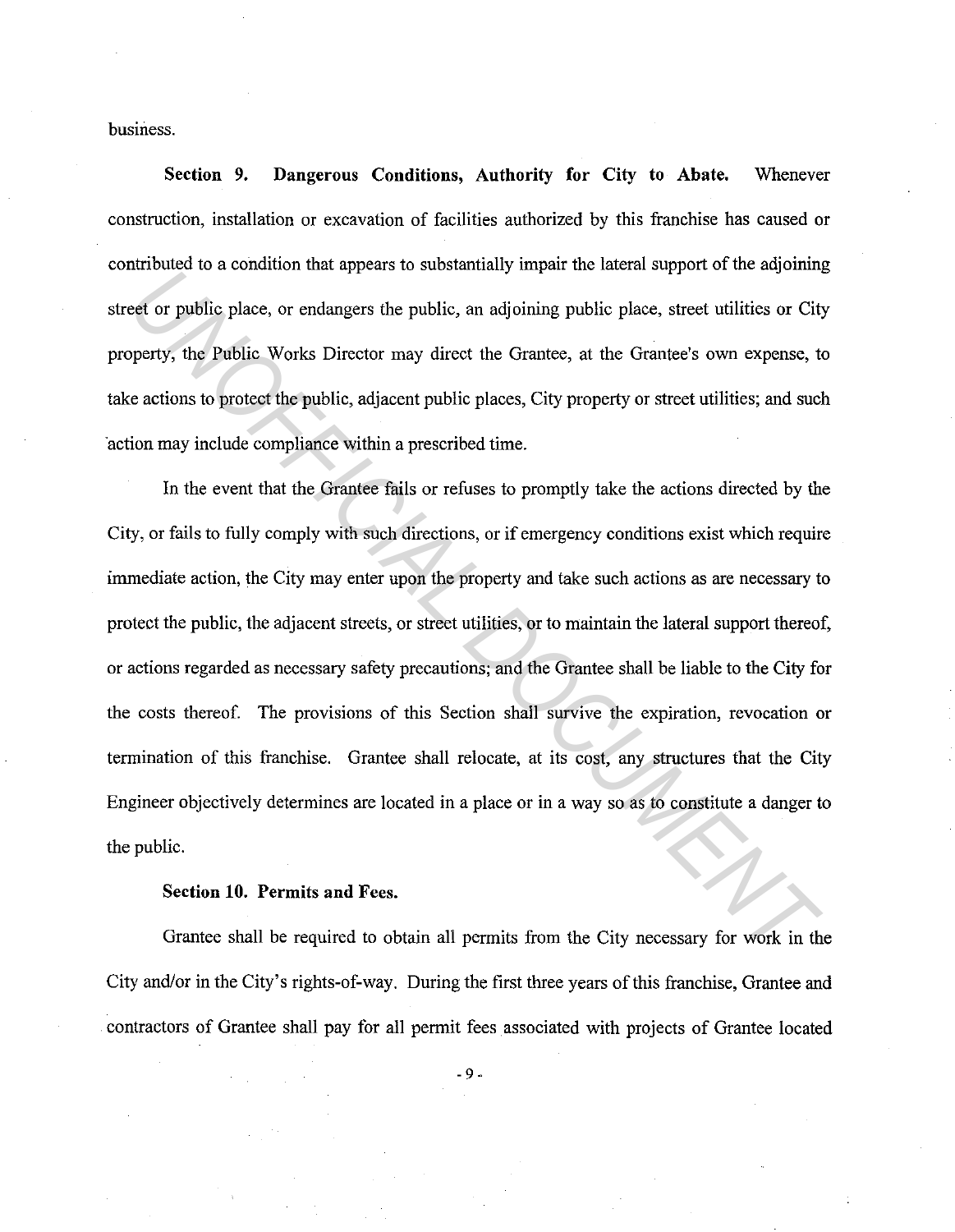within the corporate limits of the City, pursuant to the applicable City fee schedules, Provided, however, that permit fees shall be based on actual costs to the City. Thereafter, in consideration of this agreement, including the factors set forth in Section 4, and the non-competition agreement provided in Section 16 hereof, Grantee shall not further be subject to any permit fees associated with Grantee's activities (except those undertaken for a private development customer) through the authority granted in this franchise ordinance or under the laws of the City.

In addition to the above, the Grantee shall promptly reimburse the City for any and all costs the City reasonably incurs in response to any emergency caused by the negligence of the Grantee. City agrees to process Grantee's and Grantee's contractors permits in the same expeditious manner as other permit applicants' permits are processed. Permits may be processed by facsimile or electronic mail.

**Section 11. Indemnification.** The Grantee hereby releases, covenants not to bring suit and agrees to indemnify, defend and hold harmless the City, its officers, employees, agents and representatives from any and all claims, costs, judgments, awards or liability to any person, including claims by the Grantee's own employees to which the Grantee might otherwise be immune under Title 51 RCW, arising from injury or death of any person or damage to property, monetary losses, including refunds of charges or fees paid by customers, of which it is alleged or proven that the acts or omissions of the Grantee, its agents, servants, officers or employees in performing this franchise caused or contributed thereto, including claims arising against the City by virtue of the City's ownership or control of the rights-of-way or other public properties, by . virtue of the Grantee's exercise of the rights granted herein, including payment of any monies to *Uncertain in interest, calcule start in the tensor in extended to exapt the City frame in the detection in the tensor in the tensor in explore to any parameter (Horse and Grandel) authority granical in this franchise ordi*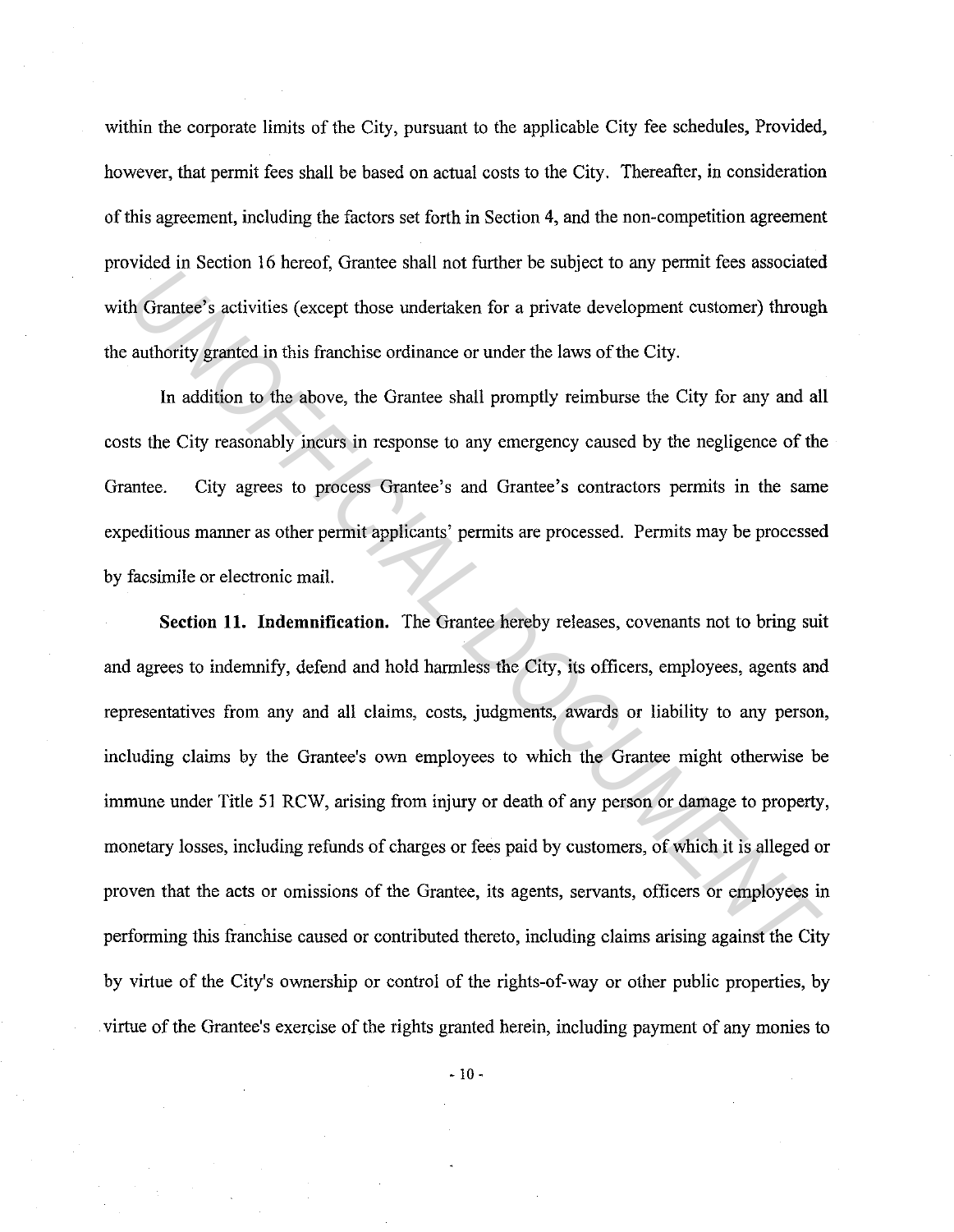the City, or by virtue of the City's permitting the Grantee's use of the City's rights-of-way or other public property, based upon the City's inspection or lack of inspection of work performed by the Grantee, its agents and servants, officers or employees in connection with work authorized on the City's property or property over which the City has control, pursuant to this franchise or pursuant to any other permit or approval issued in connection with this franchise.

Inspection or acceptance by the City of any work performed by the Grantee at the time of completion of construction shall not be grounds for avoidance of any of these covenants of indemnification. Said indemnification obligations shall extend to claims which are not reduced to a suit and any claims which may be compromised prior to the culmination of any litigation or the institution of any litigation.

In the event that the Grantee refuses the tender of defense in any suit or any claim, said tender having been made pursuant to the indemnification clauses contained herein, and said refusal is subsequently determined by a court having jurisdiction (or such other tribunal that the parties shall agree to decide the matter), to have been a wrongful refusal on the part of the Grantee, then the Grantee shall pay all of the City's costs for defense of the action, including all reasonable expert witness fees and reasonable attorneys' fees and the reasonable costs of the City, including reasonable attorneys' fees of recovering under this indemnification clause. *UN* Constraint to any other permit or approval issued in connection with this franchise.<br> **Example 19 and the system of the system of the system of the system of the system of example the system or acceptance by the City** 

In the event of liability for damages arising out of bodily injury to persons or damages to property caused by or resulting from the concurrent negligence of the Grantee and the City, its officers, employees and agents, the Grantee's liability hereunder shall be only to the extent of the . Grantee's negligence unless otherwise provided by law. It is further specifically and expressly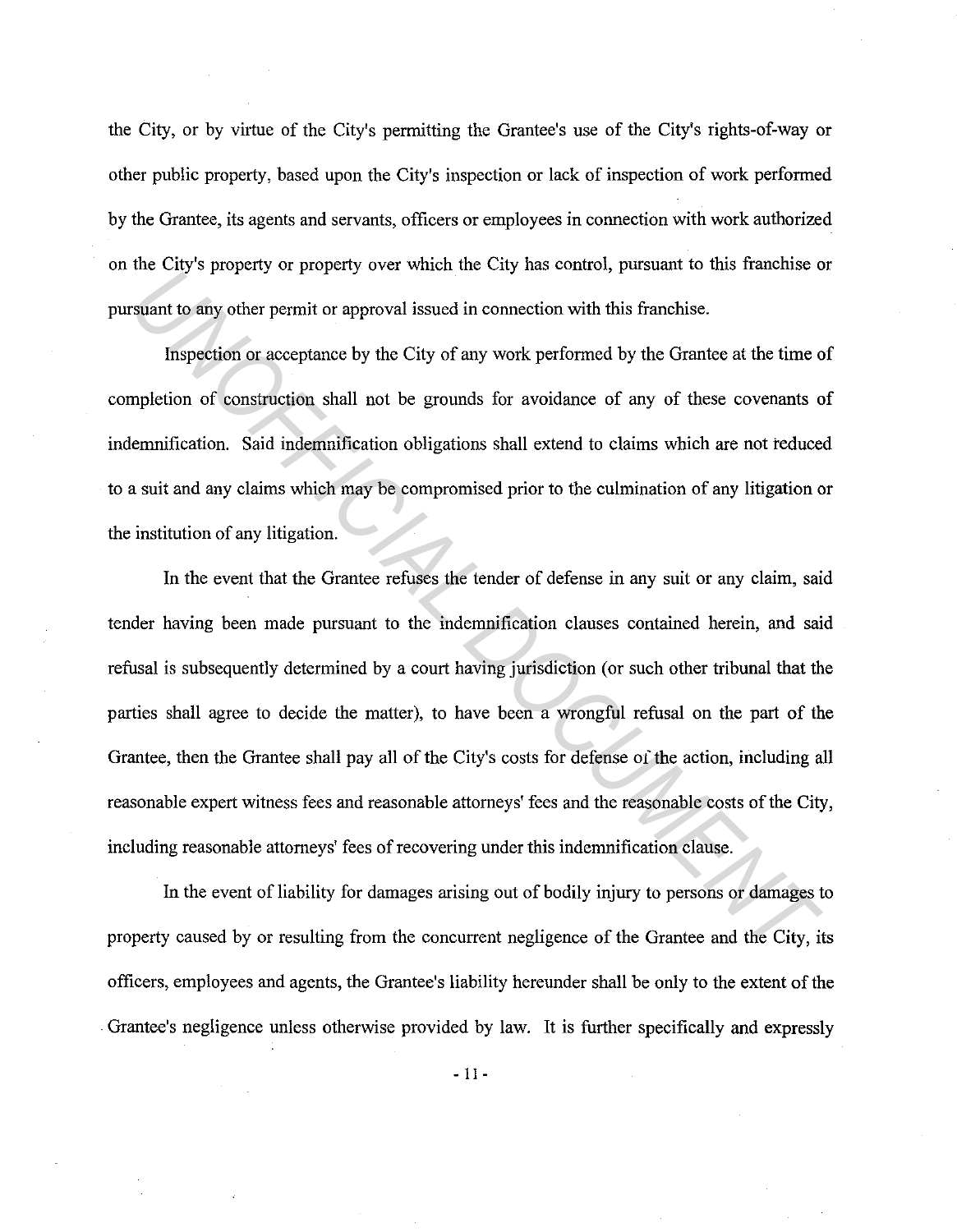understood that the indemnification provided herein constitutes the Grantee's waiver of immunity under Title 51 RCW, solely for the purposes of this indemnification. This waiver has been mutually negotiated by the parties.

The provisions of this Section shall survive the expiration or termination of this franchise agreement.

**Section 12. Insurance.** Grantee is currently self insured and has excess insurance coverage for potential liability in excess of its self insured retention amounts. To the extent that Grantee is legally obligated by this franchise, Grantee's self insurance fund and/or insurance policies shall provide adequate protection to City in amounts equivalent to the levels set forth herein below. Grantee' s general comprehensive liability policy which includes automobile liability coverage (if such a policy continues to be obtained), shall have an endorsement naming City and its officers and employees as additional insureds for their actions pursuant to this franchise. The provisions of any section shan survive the explanation of temmination of this rations<br> **Seement**<br> **Seement**<br> **Seements**<br> **Seements**<br> **Seements**<br> **Seements**<br> **Seements**<br> **Seements**<br> **Seements**<br> **EXECUMENT ISSES AND**<br> **U** 

The amounts of insurance coverage that the grantee shall maintain, whether by self insurance or insurance policies shall not be the equivalent of less than the following:

A. Automobile Liability insurance with limits no less than \$1,000,000 Combined Single Limit per accident for bodily injury and property damage; and

B. Commercial General Liability insurance, written on an occurrence basis with limits no less than \$1,000,000 combined single limit per occurrence and \$2,000,000 aggregate for personal injury, bodily injury and property damage. Coverage shall include but not be limited . to: blanket contractual; products/completed operations; broad form property damage; explosion,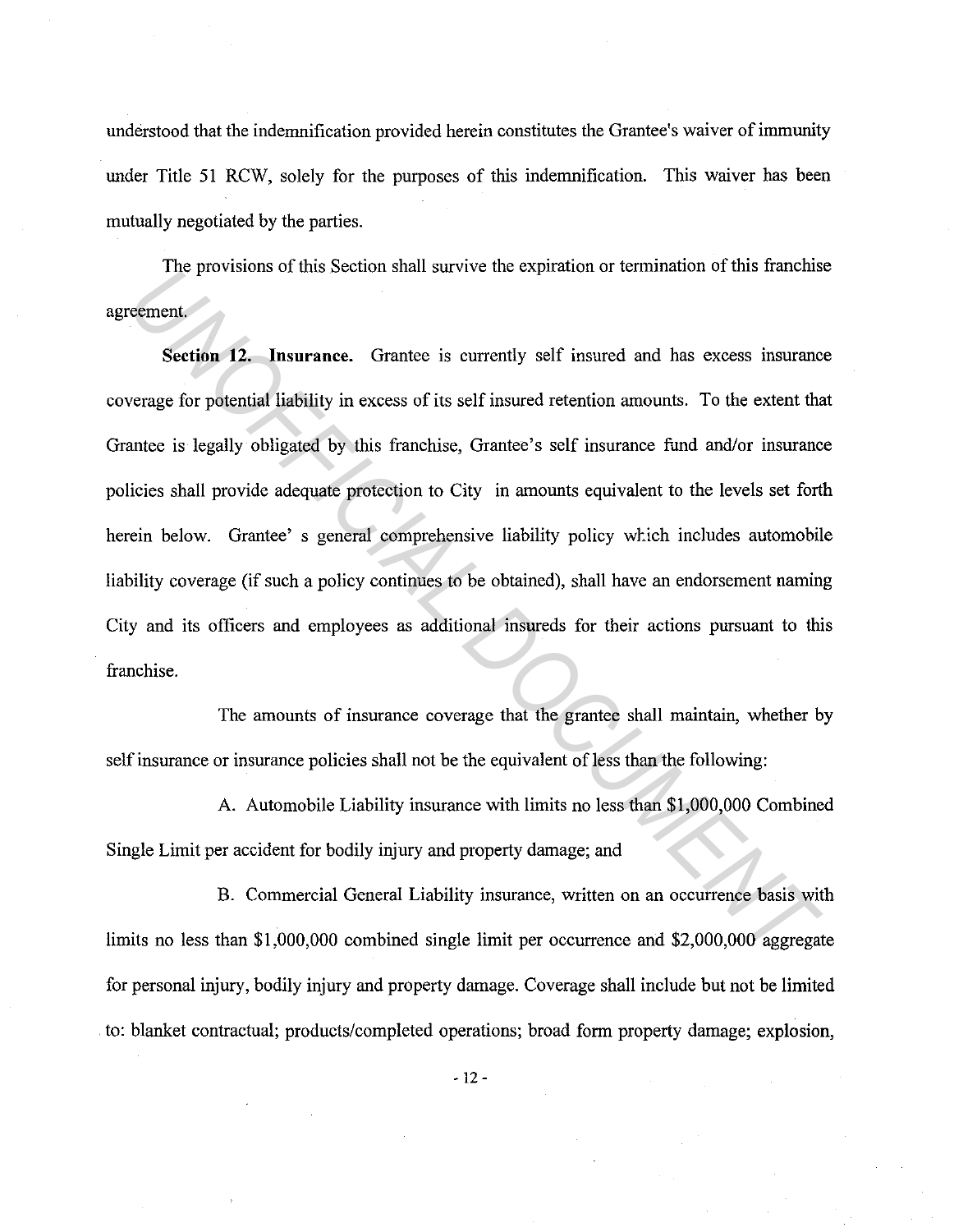collapse and underground (XCU); and employer's liability.

Any deductibles or self-insured retentions must be declared to and approved by the City. Payment of deductible or self-insured retention shall be the sole responsibility of the Grantee.

Any insurance policy(ies) obtained by the Grantee to comply herewith shall name the City (its officers, employees and volunteers,) as an additional insured with regard to activities performed by or on behalf of the Grantee. The coverage shall contain no special limitations on the scope of protection afforded to the City, its officers, officials, employees or volunteers. In addition, the insurance policy shall contain a clause stating that coverage shall apply separately to each insured against whom claim is made or suit is brought, except with respect to the limits of the insurer's liability. The Grantee's insurance shall be primary insurance with respect to the City, its officers, officials, employees and volunteers. Any insurance policy or policies obtained by the Grantee to comply with this clause shall be endorsed to state that coverage shall not be suspended, voided, canceled by either party, reduced in coverage or in limits except after thirty (30) days' prior written notice by certified mail, return receipt requested, has been given to the City. *UN* instance pointy cools contained by the chance to stangly increment and hand take to the coordinate points (tis officers, employees and volunteers) as an additional insured with regard to activities of formulation of t

Any failure to comply with the insurance reporting provisions of the policies required herein shall not affect coverage provided to the City, its officers, officials, employees or volunteers.

**Section 13. Abandonment of the Grantee's Facilities.** No water line larger than 12 inches or significant facility installed by the Grantee under street pavement may be abandoned by . the Grantee without the express written consent of the City. Any proposal for abandonment that

- 13 -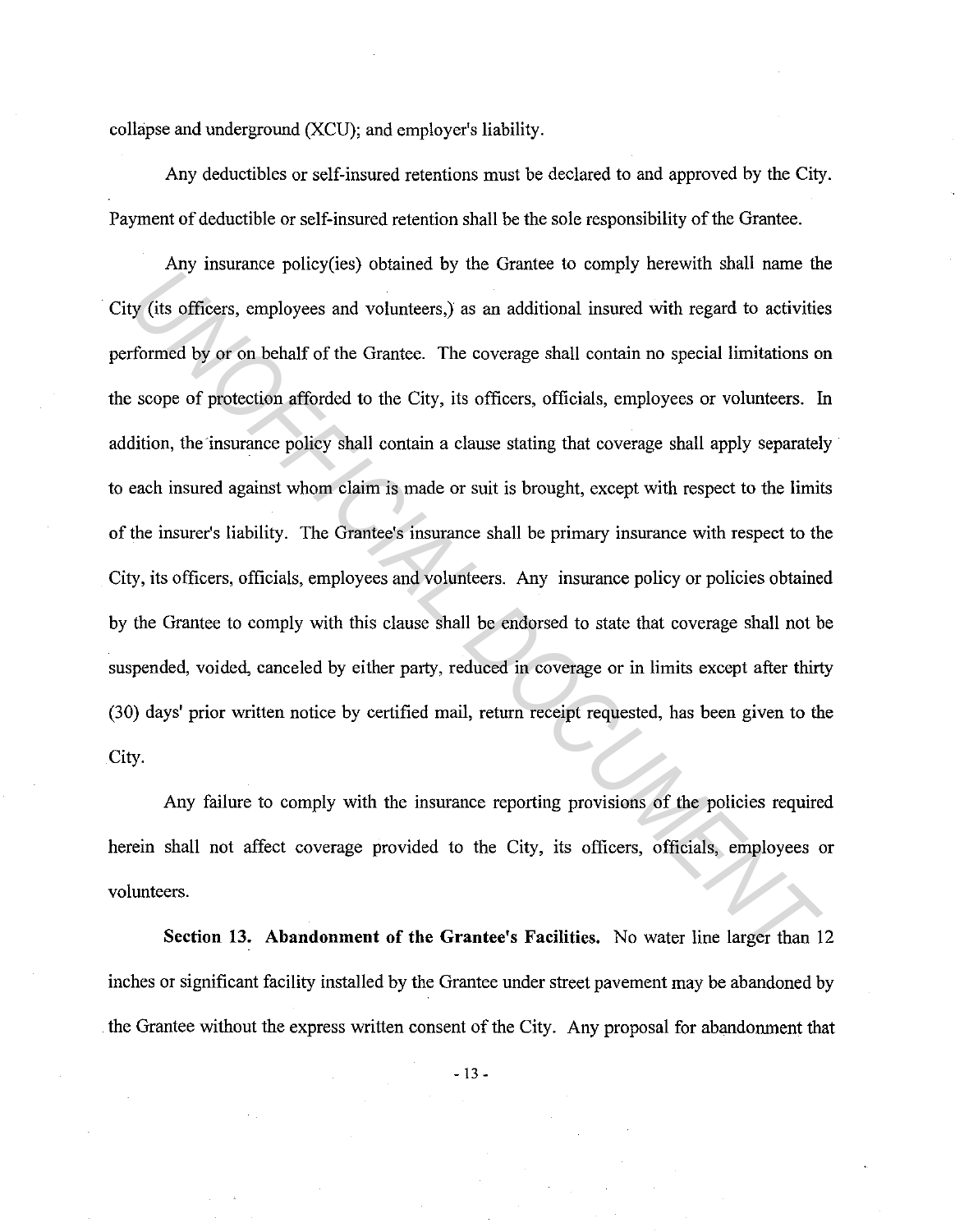requires City consent or removal of the Grantee's facilities subject to this section must be first approved by the Public Works Director, and all necessary permits must be obtained prior to such work. If any abandoned facility conflicts with City projects (i.e., storm sewer improvements or lowering the profile of a road), the Grantee will remove the abandoned facility at its own expense. The provisions of this Section shall survive the expiration, revocation or termination of this franchise agreement.

**Section 14. Street Vacations.** City may have occasion to vacate certain streets, public ways or areas that have Grantee's lines and facilities located thereon. City agrees to exert reasonable good faith efforts to reserve an easement for Grantee's lines and facilities when a street, public way or area is vacated. If it is not feasible for City to reserve an easement for Grantee's line(s) and facilities, the proponents of the vacation shall be required (by the City) as part of land use or other permitting approvals, to reimburse Grantee all costs to relocate said line(s) and facilities. Final diversions of this Section shall survive the expiration, revocation or termination of finalness agreement.<br> **S** franchise agreement.<br> **Section 14. Street Vacations.** City may have occasion to vacate certain streets,

**Section 15. Modification.** The City and the Grantee hereby reserve the right to alter, amend or modify the terms and conditions of this franchise upon written agreement of both parties to such alteration, amendment or modification.

**Section 16. Exercise of City Authority.** The parties acknowledge that the City has authority to operate its own water system and also has authority to contract with other public or private entities for the purchase of water. Grantee's long range planning would be improved, and its rate structure stabilized if the City did not elect to exercise its authority in the service area of the Grantee. Therefore, Grantee agrees that for and in consideration of the City not exercising its

 $-14 -$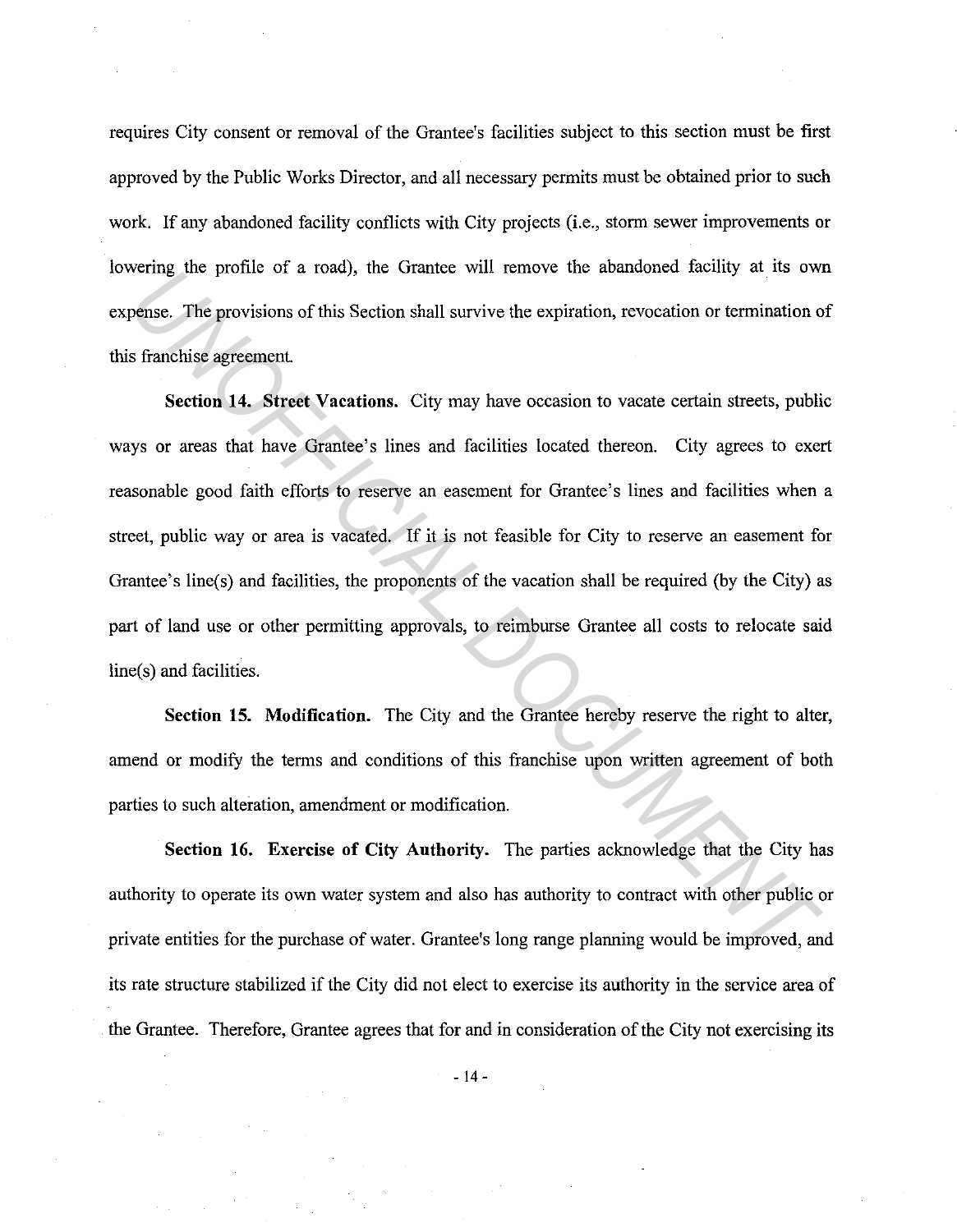authority to operate its own water system in the service area served by Grantee, or not contracting with other public or private entities for the purchase of water in said service area, and the other factors of consideration set forth in Section 4 of this agreement, Grantee shall pay to the City an annual fee in the amount of  $$75,000$  for 1998; in the amount of  $$125,000$  for 1999; in the amount of \$150,000 for 2000; and in the amount of \$200,000 for 2001 and each year thereafter, provided that the amount thereof shall be adjusted annually thereafter by an amount equal to the percentage of the difference in the Grantee's annual gross revenues derived from the franchise area as indicated in the two most recent financial reports, and further provided that the total payment to the City shall not exceed eight percent (8%) of the total gross revenues Grantee receives from Grantee' s water system customers served from Grantee' s water system located within City' s street rights-of-way. Gross revenues means money or funds received by reason of transaction of water utility service business including sales of water to customers. Gross revenue does not include: (a) uncollected amounts; (b) amounts received from condemnation award or condemnation settlements; (c) amounts received as compensation or reimbursement of damages to or protection of any property of Grantee; (d) amounts received as compensation for or in aid to construction; (e) amounts collected as sales tax; (f) discounts, returns, allowances and repossessions; and (g) amounts received from surcharge to water rates for system improvements necessary to meet Grantee's standards. *Unional of \$150,000* for 2000; and in the amount of \$200,000 for 2001 and each year<br>areafter, provided that the amount thereof shall be adjusted annually thereafter by an amound<br>al to the percentage of the difference in t

The payments to the City shall be made quarterly, in four equal payments each year, on or before March 31, June 30, September 30, and December 31 each year during the term hereof. It . is provided, however, that absent any Federal, State or other governmental laws or regulations to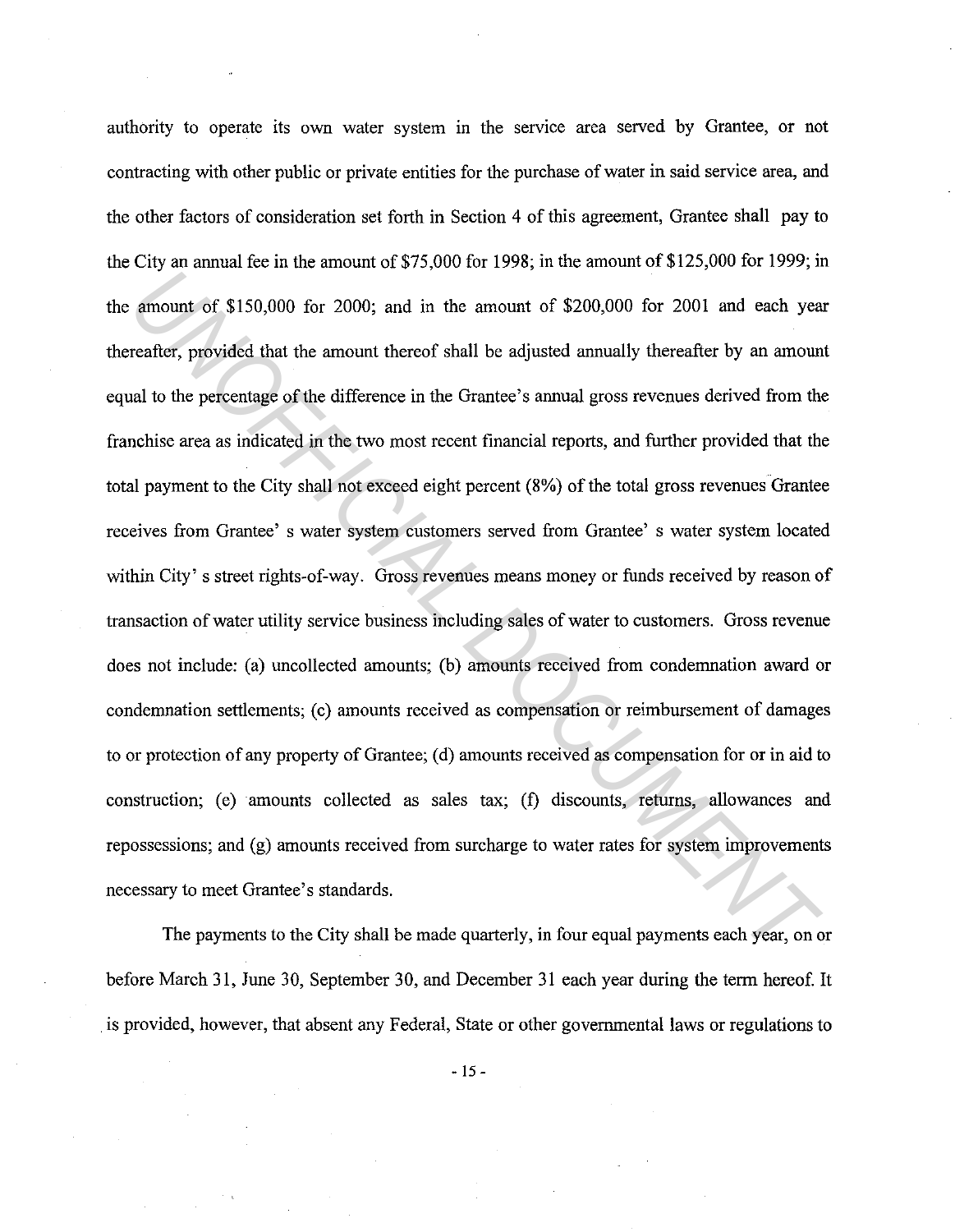the contrary, such payments made by the Grantee to the City shall not result in a surcharge to the customers in the City of University Place. It is further provided that nothing herein shall be deemed to impair the authority of the City to exercise its governmental powers.

**Section 17. Forfeiture and Revocation.** If the Grantee willfully violates or fails to comply with any of the provisions of this franchise, or through willful misconduct or gross negligence fails to heed or comply with any notice given the Grantee by the City under the provisions of this franchise, then the Grantee shall, at the election of the University Place City Council, forfeit all rights conferred hereunder and this franchise may be revoked or annulled by the Council after a hearing held upon reasonable notice to the Grantee. The City may elect, in lieu of the above and without any prejudice to any of its other legal rights and remedies, to obtain an order from the superior court having jurisdiction compelling the Grantee to comply with the provisions of this Ordinance and to recover damages and costs incurred by the City by reason of the Grantee's failure to comply. **Example 18 The Universe and Solution** of the Transmit Product of growing in the University with any of the provisions of this franchise, or through willful misconduct or gros gligence fails to heed or comply with any noti

**Section 18. Remedies to Enforce Compliance.** In addition to any other remedy provided herein, the City reserves the right to pursue any remedy to compel or force the Grantee and/or its successors and assigns to comply with the terms hereof, and the pursuit of any right or remedy by the City shall not prevent the City from thereafter declaring a forfeiture or revocation for breach of the conditions herein.

**Section 19. City Ordinances and Regulations.** Nothing herein shall be deemed to direct or restrict the City's ability to adopt and enforce all necessary and appropriate ordinances . regulating the performance of the conditions of this franchise, including any valid ordinance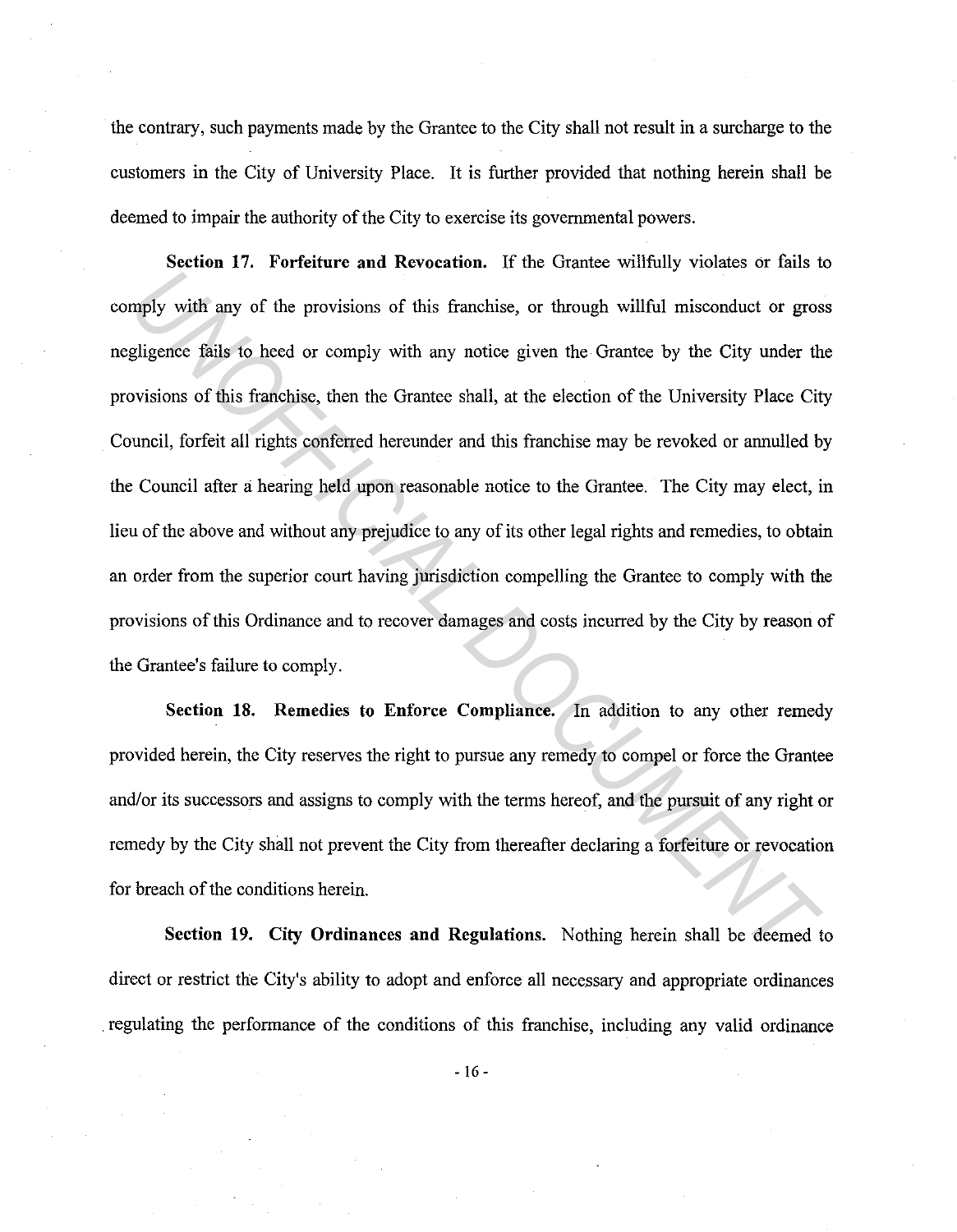made in the exercise of its police powers in the interest of public safety and for the welfare of the public. The City shall have the authority at all times to control by appropriate regulations the location, elevation, manner of construction and maintenance of any facilities by the Grantee, and the Grantee shall promptly conform with all such regulations, unless compliance would cause the Grantee to violate other requirements of law.

**Section 20. Cost of Publication.** The cost of the publication of this Ordinance shall be borne by the Grantee.

**Section 21. Acceptance.** Within sixty days after the passage and approval of this Ordinance, this franchise may be accepted by the Grantee by its filing with the City Clerk an unconditional written acceptance thereof. Failure of the Grantee to so accept this franchise within said period of time shall be deemed a rejection thereof by the Grantee, and the rights and privileges herein granted shall, after the expiration of the sixty day period, absolutely cease and determine, unless the time period is extended by ordinance duly passed for that purpose.

**Section 22. Survival.** All of the provisions, conditions and requirements of Sections 3, Relocation of Water Facilities; 9, Dangerous Conditions; 11, Indemnification; and 13, Abandonment of the Grantee's Facilities, of this franchise shall be in addition to any and all other obligations and liabilities the Grantee may have to the City at common law, by statute, or by contract, and shall survive the City's franchise to the Grantee for the use of the areas mentioned in Section I herein, and any renewals or extensions thereof (however, such survival period extends only through the applicable statute of limitations period). All of the provisions, . conditions, regulations and requirements contained in this franchise Ordinance shall further be *United state protipley somows with at state to set of the publication of this Ordinance shall b*<br>**Section 20.** Cost of Publication. The cost of the publication of this Ordinance shall b<br>me by the Grantee.<br>**Section 21.** Ac

- 17 -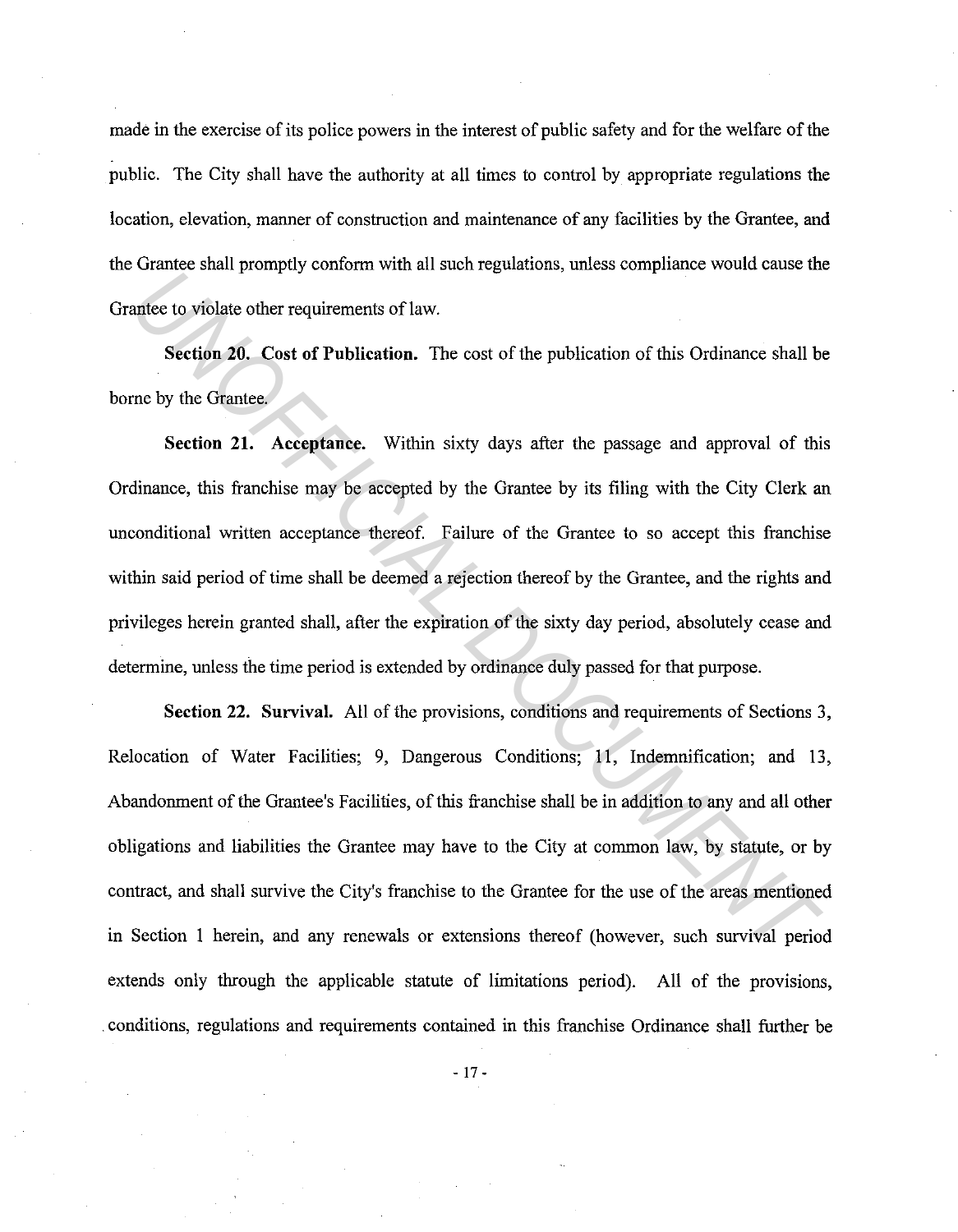binding upon the heirs, successors, executors, administrators, legal representatives and assigns of the Grantee and all privileges, as well as all obligations and liabilities of the Grantee shall inure to its heirs, successors and assigns equally as if they were specifically mentioned wherever the Grantee is named herein.

**Section** 23. **Severability.** If any section, sentence, clause or phrase of this Ordinance should be held to be invalid or unconstitutional by a court of competent jurisdiction, such invalidity or unconstitutionality shall not affect the validity or constitutionality of any other section, sentence, clause or phrase of this franchise Ordinance. In the event that any of the provisions of this franchise are held to be invalid by a court of competent jurisdiction, the City reserves the right to reconsider the grant of this franchise and may amend, repeal, add, replace or modify any other provision of this franchise, or may terminate this franchise.

**Section 24. Assignment.** This agreement may not be assigned or transferred without the written approval of the City, except the Grantee may freely assign this Agreement in whole or in part to a parent, subsidiary, or affiliated corporation or as part of any corporate financing, reorganization or refinancing and provided that the City's approval shall not be unreasonably withheld. In the case of transfer or assignment as security by mortgage or other security instrument in whole or in part to secure indebtedness, such consent shall not be required unless and until the secured party elects to realize upon the collateral. The Grantee shall provide prompt, written notice to the City of any such assignment. **Example to manuscal resourance in Section** 23. Severability. If any section, sentence, clause or phrase of this Ordinance and the held to be invalid or unconstitutional by a court of competent jurisdiction, sucalidity or

**Section 25. Notice.** Any notice or information required or permitted to be given to the . parties under this franchise agreement may be sent to the following addresses unless otherwise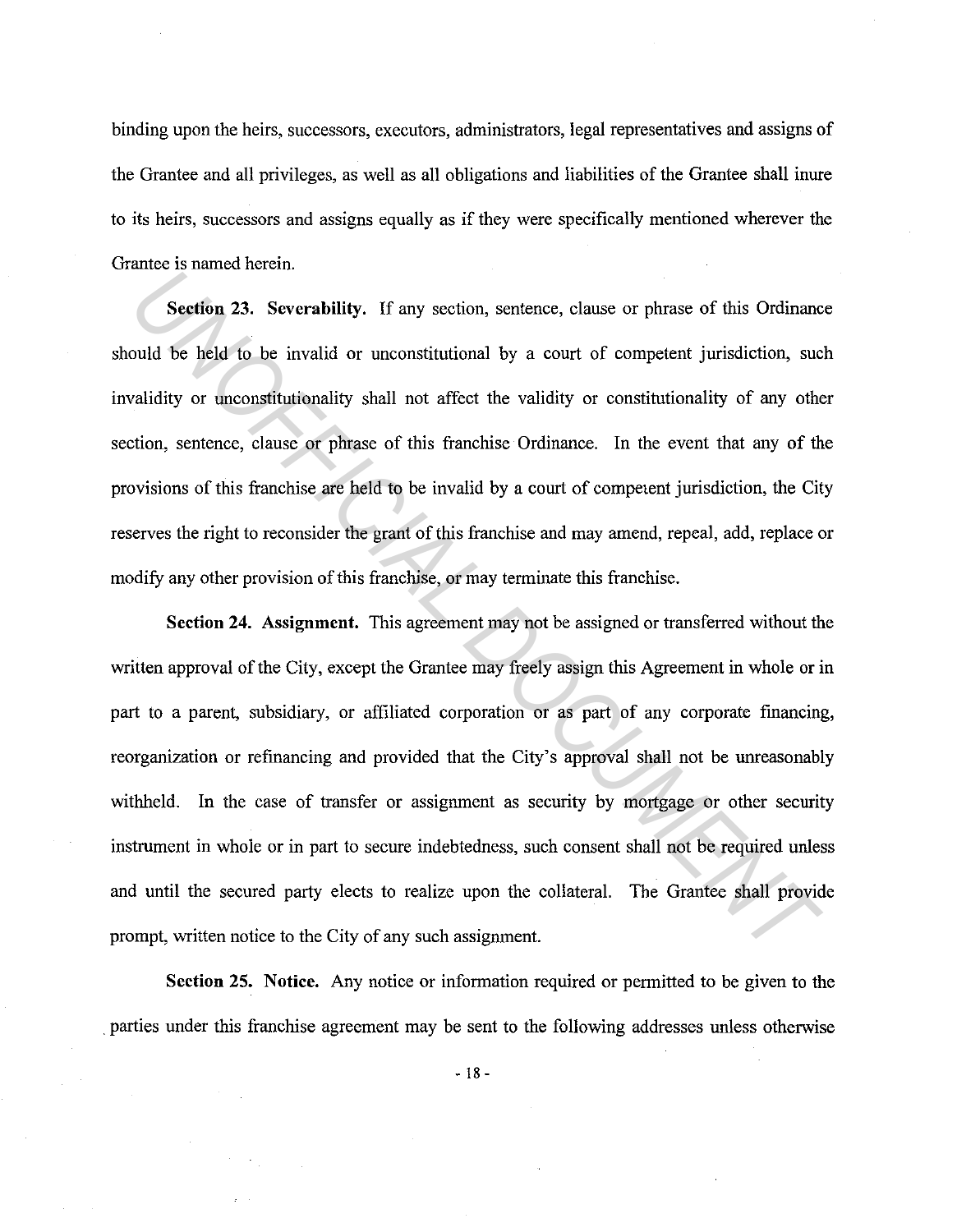specified:

City of University Place Windmill Village 3715 Bridgeport Way West, Suite B University Place, WA 98466

City of Tacoma Department of Public Utilities Water Division 3628 South 35th Street Tacoma, WA 98409 Attention: Water Superintendent

**Section 26. Effective Date.** This Ordinance has first been submitted to the University Place City Attorney; granted an approving vote of at least a majority of the City Council at a regular meeting after initial introduction on September 2, 1997, and a summary of the ordinance has been published at least once in a newspaper of general circulation in the City of University Place. This franchise ordinance shall be effective five (5) days after passage and publication as provided for by law. City of Tacoma<br>
Department of Public Ufilities<br>
Water Division<br>
Yack South 35th Street<br>
Tacoma, WA 98409<br>
Altention: WA 98409<br>
Altention: WA 98409<br>
Altention: WA 98409<br>
Altention: Water Superintcrudent<br>
Section 26. Effecti

ADOPTED by the City Council this 15th day of September, 1997.

CITY OF UNIVERSITY PLACE

Linda Bird, Mayor

Attest:

Thursday matters

Susan Matthew, City Clerk

- 19 -